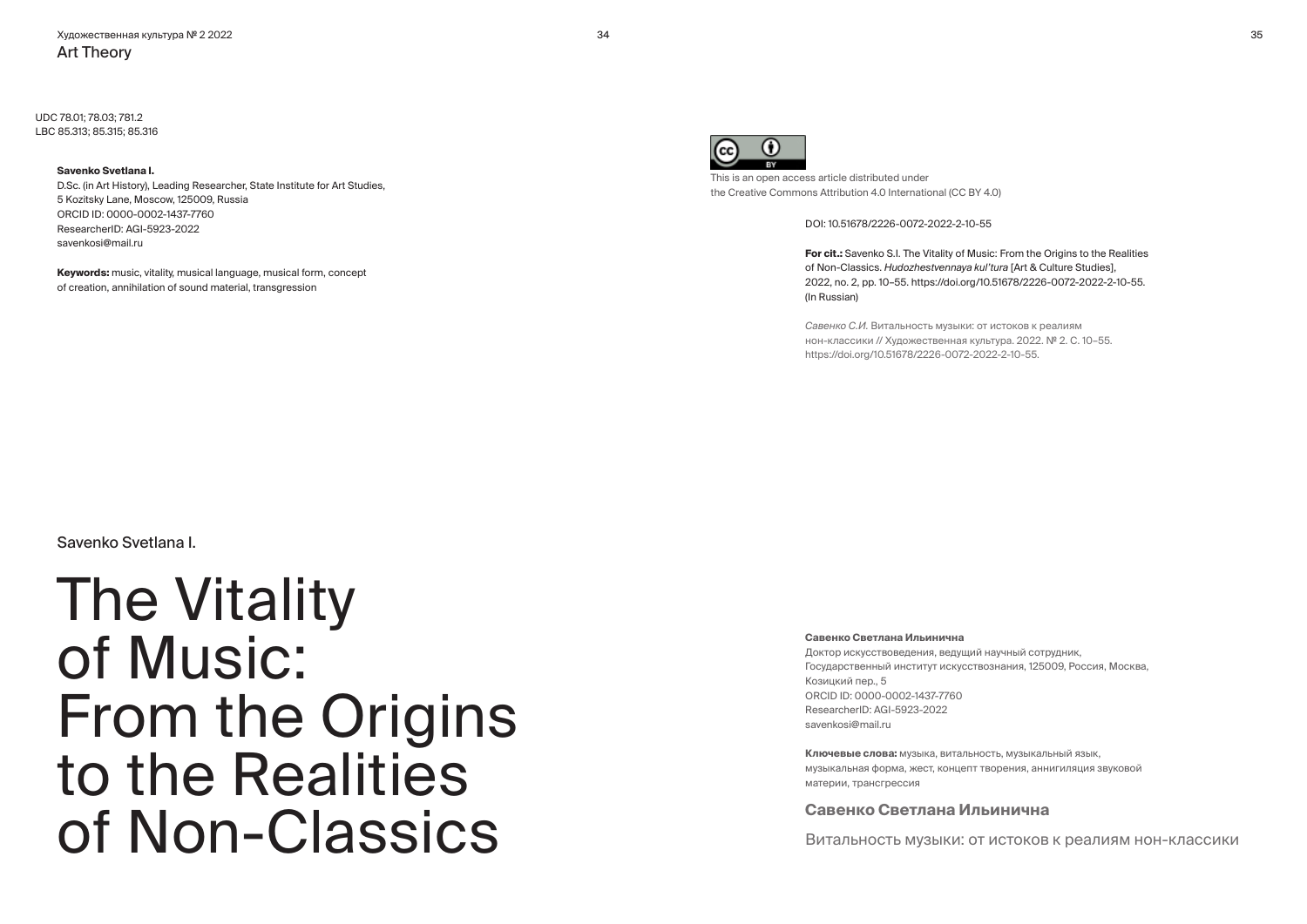**Abstract.** The subject of the article is the phenomenon of vitality in music. It is considered as a generic feature of music, dating back to its origins and early forms. The author briefly describes the historical evolution of musical vitality illustrated by individual examples, ranging from the late Baroque, the works by J. Haydn, L. Beethoven, R. Wagner, and A. Scriabin to D. Shostakovich and the composers of the second half of the 20th century – the first third of the 21st century, to whom the main attention is paid. The purpose of the article is to identify specific, relatively stable forms of manifestation of vitality, which are materialized both in individual elements of the musical language (such, for example, is the new monody that emerged with the birth of opera at the beginning of the 17th century) and in integral phenomena of a systematic order.

Among the stylistic instances of the second type, the article specifically examines *the concept of creation, the gesture of birth*. Gradually, it is consolidated in music as a thematic constant (based on the biblical mythology, as in J. Haydn's oratorio *The Creation*) but eventually disengages from the plot, acquiring universal significance. The result of this research is the identification of the mythological roots of the concept of creation; in some cases, they come to the forefront (e.g. the Introduction to the opera *The Rhinegold* by R. Wagner; *Stimmung* for six vocalists and electronics by K. Stockhausen). Another variation of the concept of creation is formed in line with the romantic tradition. In this case, the birth of the world is associated with the lonely voice of a character – the initial monologue of the solo instrument, which is dramatically opposed to the orchestra (e.g. concert works by A. Schnittke, S. Gubaidulina, W. Lutosławski, B. Tishchenko, and E. Denisov). In all such cases, the heightened sense of vitality is enhanced by special performing techniques. The concept of creation is further developed and logically completed in the new music. The gesture of creation is no longer responded to by the final statement of existence but by *the gesture of destruction*, annihilation of the sound matter – attenuation, acoustic extinction. The feeling of vitality in such compositions is specific, since the musical matter in them lives by its own laws, as if it does not need a mirror of the subject (e.g. large orchestral compositions by Ch. Ives, Ia. Xenakis, and V. Tarnopolsky). The new music also introduces other nonclassical aspects of vitality associated with threshold states on the edge of life and death. Starting with I. Stravinsky's ballet *The Rite of Spring,* the *vitality of transgression* becomes a noticeable phenomenon of contemporary music.

**Аннотация.** Предмет статьи – феномен витальности в музыке. Он рассматривается как родовое свойство музыки, восходящее к ее происхождению и ранним формам. Кратко описана историческая эволюция музыкальной витальности, представленная на отдельных примерах, начиная от позднего барокко, творчества Й. Гайдна, Л. Бетховена, Р. Вагнера, А. Скрябина вплоть до Д. Шостаковича и композиторов второй половины ХХ – первой трети ХХI века, которым уделено главное внимание. Цель статьи – выделить специфические, относительно устойчивые формы проявления витальности, которые материализуются как в отдельных элементах музыкального языка (такова, например, новая монодия, возникшая с рождением оперы в начале XVII века), так и в целостных явлениях системного порядка.

Среди стилистических событий второго рода в статье специально рассматривается *концепт творения, жест рождения*. Постепенно он кристаллизуется в музыке как тематическая константа (с опорой на библейскую мифологию, как в оратории «Сотворение мира» Гайдна), но со временем эмансипируется от сюжетной основы, приобретая универсальное значение. Результатом исследования становится выявление мифологических корней концепта творения; в некоторых случаях они выступают на первый план (Вступление к опере «Золото Рейна» Вагнера; Stimmung для шести вокалистов и электроники К. Штокхаузена). Другой вариант концепта творения формируется в русле романтической традиции. Тогда рождение мира ассоциируется с одиноким голосом героя – начальным монологом сольного инструмента, драматически противопоставленного оркестровой массе (сочинения концертного жанра А. Шнитке, С. Губайдулиной, В. Лютославского, Б. Тищенко, Э. Денисова). Во всех подобных случаях обостренное ощущение витальности усиливается специальными исполнительскими приемами.

В новой музыке концепт творения получает дальнейшее развитие и логическое завершение. Жесту творения отвечает отныне не финальное утверждение сущего, а *жест уничтожения*, аннигиляции звуковой материи – затухание, акустическое угасание. Ощущение витальности в подобных композициях специфично, поскольку музыкальная материя живет в них как бы по своим собственным законам, словно не нуждаясь в зеркале субъекта (большие оркестровые композиции Ч. Айвза, Я. Ксенакиса, В. Тарнопольского). Новая музыка «вводит в игру» и другие неклассические аспекты витальности, связанные с пороговыми состояниями на грани жизни и смерти. *Витальность трансгрессии*, начиная с балета «Весна священная» И. Стравинского, становится заметным явлением актуальной музыки.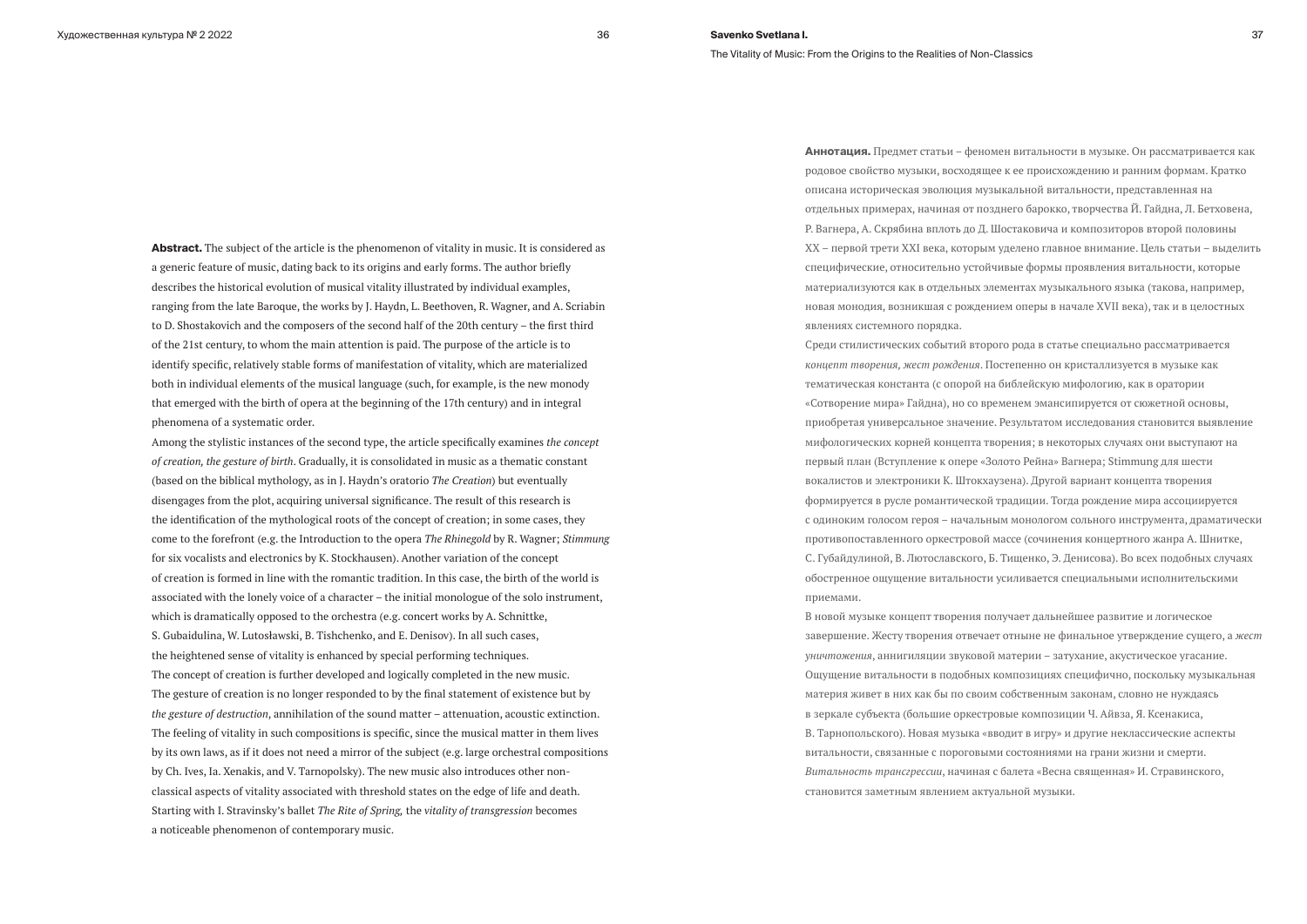Some music approached the barrack and began to play special, lively sounds, in which there was no thought, but a triumphant premonition that made <…> body quaver with joy. The troubling sounds of the sudden music aroused a feeling of conscience; they urged one to care for the time of life, to travel the whole distance toward hope and reach it, and find there the source of this exciting song, so that one wouldn't have to cry at dying time over the misery of a wasted existence.

Andrei Platonov. *The Foundation Pit* [6]

# **Introduction**

The art of music has an enormous potential in terms of manifestations of vitality in the truest sense of this term, as a synonym for the very being. Music has originated from sound and movement, which form the basis for human existence. The physical sound as such, unfolding in time, presents a manifestation of energy and arouses a feeling of "power and vigor", i.e. a sense of vitality.

The subject of this article is musical vitality as an aesthetic phenomenon. The relevance of the topic under study is recognized by a number of recent works, both fundamental and specialized, on topics ranging from musicology to biomusicology and ethnomusicology, which are based on the interdisciplinary and integrated approach and involve data and methods from various fields of science. Of particular importance are the publications by Richard Taruskin (*The Oxford History of Western Music,* 2005 [17], *On Russian Music,* 2008 [18], etc.) and the joint research *The Origins of Music* (1999) [15] conducted by musicologists, biologists, anthropologists, archaeologists, psychologists, neuroscientists, ethologists and linguists that marks the birth of evolutionary biomusicology. In addition, an area of considerable interest is a comprehensive research into the origins and nature of music carried out by Iain Morley (2003; 2013) [13; 14]. An example of the latest foreign discussion works that combines the methods of musicology and natural sciences is the monograph by Holly Watkins, *Musical Vitalities: Ventures in a Biotic Aesthetics of Music* (2018) [19]. Of fundamental importance in the context of the present work is the latest study of the classical focus, though by no means traditional in terms of the concept and methodology – the work *From Music to Sound: The Emergence of Sound in the 20th- and 21st-Century Music,* 2019 [16] by Makis Solomos, professor of musicology, one of the most acknowledged experts on Iannis Xenakis. Another researcher, musicologist Mark Evan Bonds, based on the material with an extensive chronological coverage

studies the evolution of one of the most important aesthetic concepts of music – the idea of absolute music (2014; 2019) [2]. In our study, central focus is given to the article by Eli Kramer (2019) [12] which discusses the ideas of metaphysics of R. Wagner's music from the cultural and philosophical perspective and conceptualizes the vitality of the "musical object".

The question concerning the origins of music and the process of its formation is a debatable one and is unlikely to be given a single answer, at least as long as music remains a real phenomenon of human existence. Importantly, in attempts to explain the emergence of music, a significant role it assigned to direct physiological manifestations. Thus, according to the well-known assumption of Charles Darwin, music appeared as a form of wildlife, in situations of sound and intonational rivalry between males – this has preserved in animals and birds (*The Expression of the Emotions in Man and Animals,* 1872). Ch. Darwin described one of the variations of the sound activity of primitive man that is associated with natural selection (the "best singer" wins the competition).

A more universal inference about the origins of music is to be found in later studies by anthropologists and ethnomusicologists. According to it, the primary sound signals, essential for life, represented unshaped articulation dominated by rises and falls, unstable sliding, screams and whines characteristic of the animal world<sup>(1)</sup>. Gradually, in this nonarticulated stream, the tones of the same height were fixed, which had the practical significance of semantic differentiation. Such "primal music" presumably existed as far back as at the pre-verbal level; over time a sense of intervals between sounds was formed, and those most harmonious and convenient for intonation were intuitively distinguished. Simultaneously, the evolution of sound existence in time took place, that is, the formation of a rhythmic structure. The purpose of this article is to outline significant milestones in the evolution of musical vitality, its key concepts and specific forms.

(1) In ethnomusicology, such phenomena are described by the term *ecmelica* (ancient Greek ἐκμελής – dissonant, discordant) – a genus of intonation that includes sounds of unfixed pitch.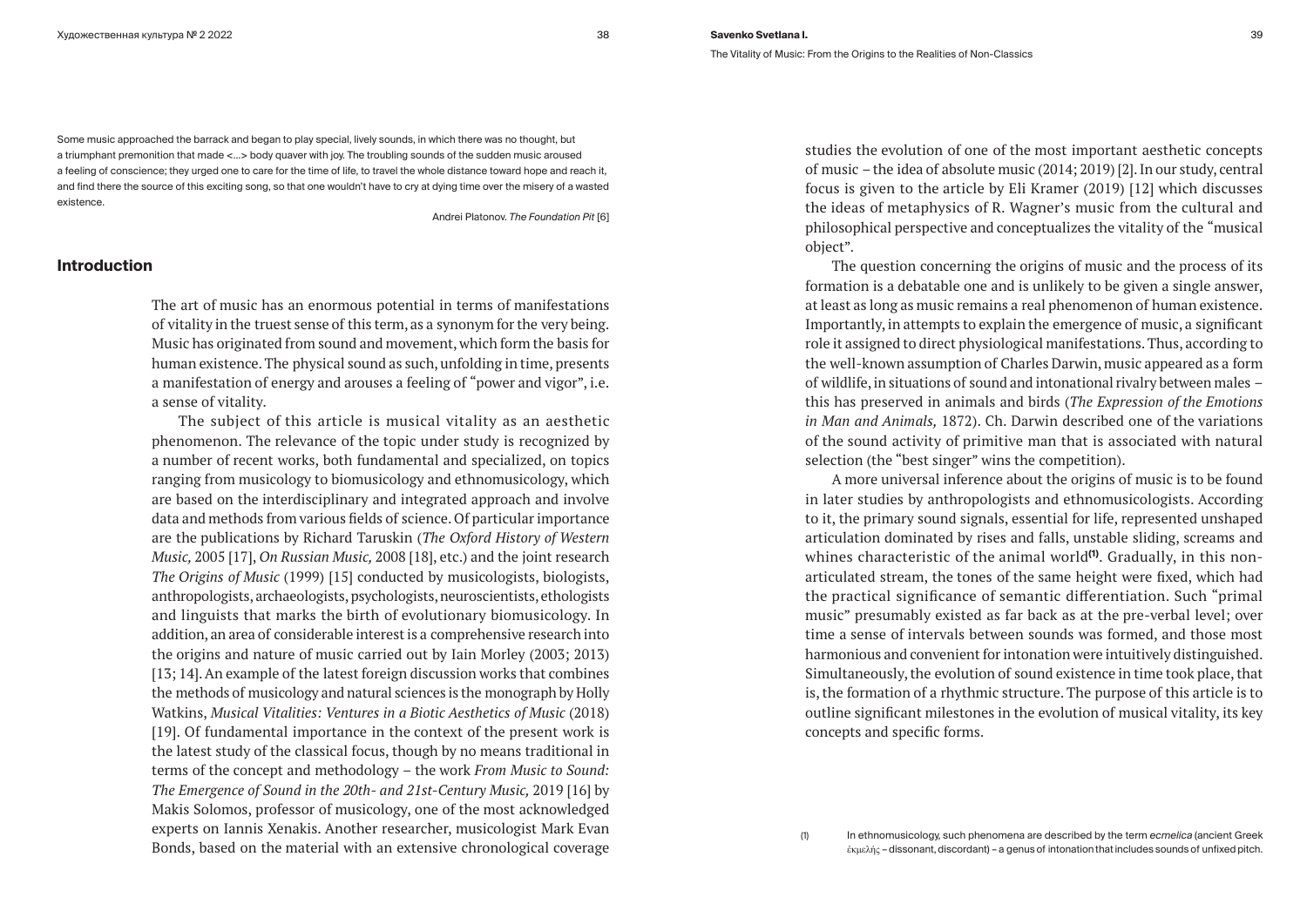## **Historical forms of vitality in music**

A special role of temporal structures, which is characteristic of some surviving forms of the primary indigenous folklore, has become the ground for the "rhythmic" theory of the origins of music, according to which it is rhythm that was fundamental in its formation. Music emerged in close connection with body plasticity (dance), and in collective labor – in either of these cases, rhythm served as the main means of organization. According to Karl Bücher, music, poetry and dance originated in the labor process that constitutes the universal basis for any artistic activity**(2)**. In essence, this idea is typologically not that far from a Darwinian competition of males, since K. Bücher also offers a universal reason for the emergence of music, only of a different order.

Finally, we should mention the theory of music originating from the word, according to which emotionally charged speech determines the character of the melody. This theory was formulated by Jean-Jacques Rousseau in his *Dictionary of Music*, where he treated melody (the highest element of music, in Rousseau's opinion, in comparison with "barbaric" harmony) as an imitation of the "accent" of speech, but not so much grammatical or logical as "the pathetic, or the accent of oratory"**(3)**.

Nevertheless, it is not scientific concepts that have proven most influential, but mythological ideas about the essence of music. From this perspective, music has a legacy incomparable with that of other arts: Pythagoreanism and its father, the legendary Pythagoras of Samos.

It is a well-known fact that Pythagoras understood music as a cosmological phenomenon. The very phenomenon of Sounding goes beyond the limits of the human dimension, expanding to the scale of the Universe. The birth of the heaven and earth, the formation of the cosmos from chaos originated from the *primordial sound*, which formed the concordant sound of the moving planets, the Sun and stars. People do not hear it because for them it exists from the very birth and is indistinguishable from silence**(4)**. The harmony of the spheres based on this primordial sound (world music, musica mundana) is determined by mathematical proportions, which are also followed by earthly music (musica humana).

Thus, in the system of Pythagorean ideas, music is actually synonymous with the element of vitality – the root cause and condition for the existence of the world. The birth of the world is musical in itself. In human everyday life, the role of music is strengthened by its educational and medical effect; this is what other ancient thinkers agreed with Pythagoras on. Music heals human morals, calms passions and restores the harmony of soul [1, pp. 127–128]. In essence, music is universal: the world is organized according to its laws.

Like other arts, the music of the professional European tradition evolved towards generic differentiation and specialization, in the course of which the ancient attitude to sound was lost. The idea of the harmony of spheres eventually acquired a form of a scientific discipline, since in the system of medieval theoretical knowledge "music was understood primarily as a science of numbers" [9, p. 73]. Admittedly, this could not reduce such a universal quality of music as vitality; however, music itself did not seem to notice it, just as a healthy person does not notice their breath. Direct manifestations of vitality were invariably and unconditionally associated with the original folklore genres, where they continued to exist in the music and singing of the oral tradition, inseparable from the life of steady social groups and fundamentally different from other, "high" forms**(5)**.

Nevertheless, manifestations of vitality can also be found in the evolution of professional musical art. Some points in the history of musical vitality will be discussed below.

The outbreak of vitality occurred in the music of the beginning of the 17th century, when opera emerged and the homophonic texture was formed. It is observed in opera monody that focuses on the "natural"

<sup>(2)</sup> Rhythm "stems from the internal body structure and the technical conditions for the performance of work, that is, naturally follows from the application of the economic principle to human activity" (K. Bücher. *Labor and Rhythm. Work Songs, Their Origin and Economic Significance*. Moscow, 1923) [cit. ex: 4].

<sup>(3)</sup> Accent, in Jean-Jacques Rousseau's understanding, includes all the expressive elements of speech: intonation patterns, pitch, timbre, tempo, and dynamics. The properties of speech are expressed by the melody, which is directly related to the accent of the language and imitates it [see: 5, p. 23].

<sup>(4)</sup> A similar mythology of sound was also formed in the Hindu tradition. The sound Om (or Aum) possesses a sacred power – the vibration caused by it marked the beginning of the perceived Universe.

<sup>(5)</sup> One example of many: in traditional Russian village there was a clear distinction between the manners of singing – "church singing" and "street singing" were two different things.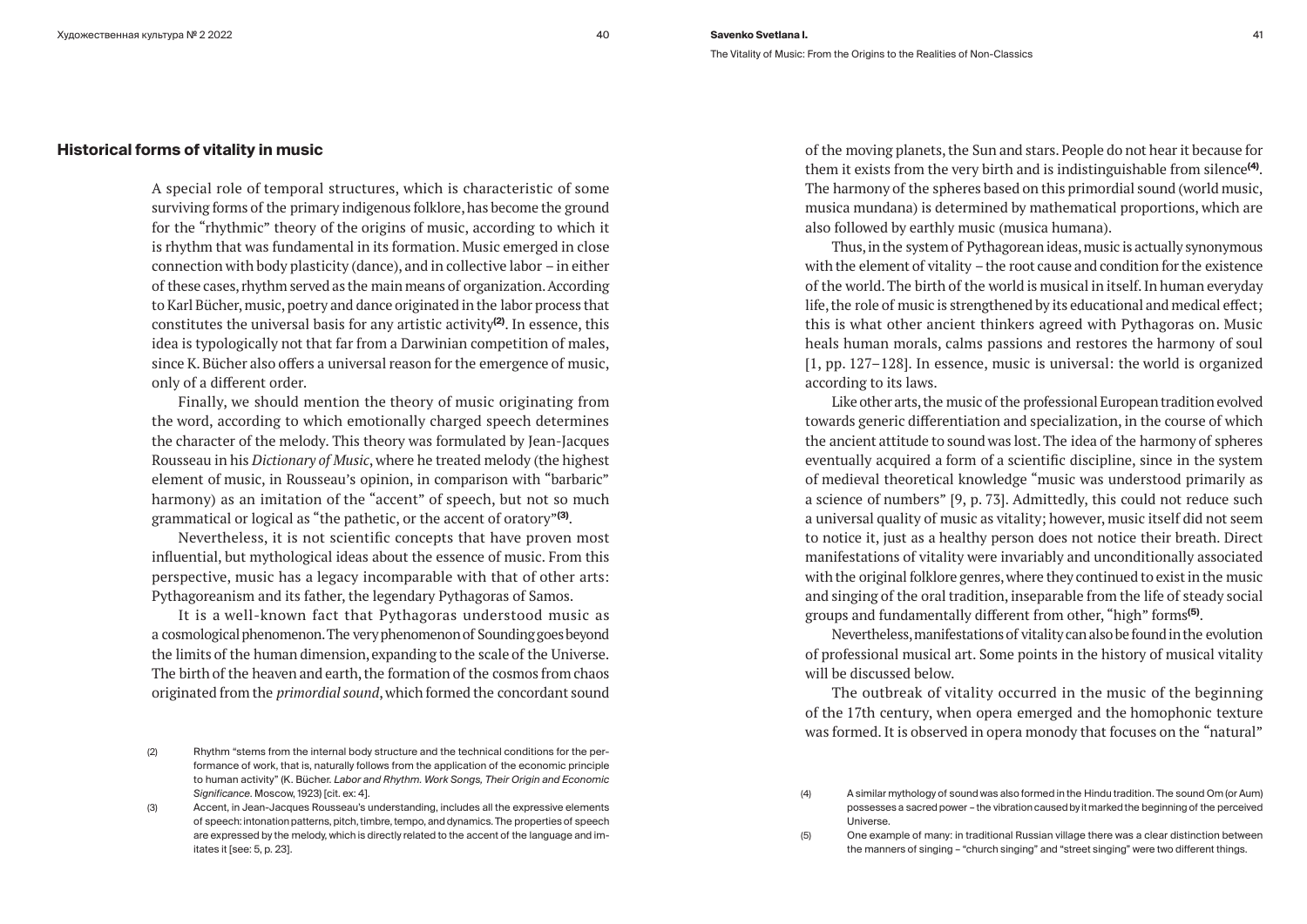unity of word and music resurrecting an imaginary antiquity, and in the "agitated" and "representative" styles of performance**(6)**, which create a special technique of vocal expression aimed at the direct quasiimprovisational production of sound and, consequently, a new cantatory physiology. An entirely different aspect of vitality is seen in the narrative: in consolidation of the *gesture of creation*, which gradually becomes a noticeable thematic constant. It is based on the biblical mythology, as, for instance, in the oratorio *The Creation* by J. Haydn, and other compositions on similar topics**(7)**. In works by L. Beethoven, the motive of creation is disengaged from the narrative. This is illustrated in the introduction to the *Symphony No. 7*, where instead of the traditional exposition of thematic material, the composer presents the process of its development. The theme of the first part emerges like a living organism. The further development of the symphony, "the triumph of dance", intensifies the impression of a victorious vital force**(8)**. In the *Symphony No. 9*, the same type of introduction assumes a dramatic character of emerging from the abyss, from the darkness of underground chaos, where begins the path of ascension to the harmony of the cosmos, which is to be resolved in the final hymn.

The composer to have made great advances in the musical embodiment of vitality was Richard Wagner. And again, his most impressive example of vitality is found in the introduction; in this, R. Wagner historically takes over L. Beethoven, even though as a musician he operates in a completely new territory. In the Introduction to *The Rhinegold* (the first music drama of *The Ring of the Nibelung*), it is no longer short motifs, the beginnings of a future integral thematic invention that are heard, but what constitutes their acoustic soil – an overtone series in the form of a major chord as a symbol of the prime matter of water. In its universal vibration, similar

- (6) Stilo concitato and stilo rappresentativo (Italian).
- (7) In this respect, apparently, the music falls behind such breakthrough phenomena of vitality in visual arts (which, unlike music, is "mute and static") as *The Creation of Adam* from the series of frescoes in the Sistine Chapel painted by Michelangelo.

to the Pythagorean primordial sound, which grows from the quietest bass to vibrant broad sounding, the myth of *The Ring* is born. No theme in its traditional understanding is present there. The audacity of R. Wagner's discovery was unprecedented for its time: the effect of the Introduction could be compared with the same effect as if his contemporary poet started reciting a heroic song with pronouncing soniferous phonemes not overburdened with semantic content.

The interpretation of the beginning of a musical piece as an act of creation and a vital awakening of the musical matter continued its steady development in European music, and, in fact, has remained to our time. In one way or another, it has preserved the mythological typology of moving from the primary ambiguity of the sounding matter to its clarification, statement and triumph. Similar examples dating back to R. Wagner's time are Alexander Scriabin's *Piano Sonata No. 5* (nominally athematic) and *Prometheus: The Poem of Fire*, or, in the decade to follow, the *Symphony No. 2* (subtitled *To October*) by D. Shostakovich, in which the same idea of the birth of the matter from chaos and its formation on the way to victory is presented as a mythologeme of revolution. An impressive example following the same tradition is *Stimmung* for six vocalists and electronics by Karlheinz Stockhausen. Like in R. Wagner's compositions, the cosmos of the 70-minute *Stimmung* is based on an overtone series (an extended overtone series), to the sounds of which the names of different gods and goddesses are sung – a superpantheon of the neo-mythological universe**(9)**.

# **Musical form as the "concept of creation"**

The gesture of creation should not necessarily be associated with the cosmic scale. It can be expressed with an outwardly unpretentious motif – a single sound of a solo instrument, which gradually develops into a large, usually dramatic composition. It is also a universe, but it is associated with the human realm and the fate of an individual in the hostile world. The romantic roots of such a concept are evident. A new quality of vitality as a sound verisimilitude is revealed in personifying the soloist,

<sup>(8)</sup> The way Romain Rolland describes the symphony is an example of the "vital" vocabulary: "It is a mad outburst of superhuman energy, with no other object than for the pleasure of unloosing it like a river overflowing its banks and flooding the surrounding country." R. Rolland. *Life of Beethoven*. Available at: https://litlife.club/books/183215/read?page=5 (In Russian. Accessed 21.08.2021).

<sup>(9)</sup> However, unlike R. Wagner, K. Stockhausen does not prescribe the sound in finished form: it is formed with vocal phonemes and acoustic microtones. The whole musical piece *Stimmung* can be seen as a *series of variations on the idea of sound formation*.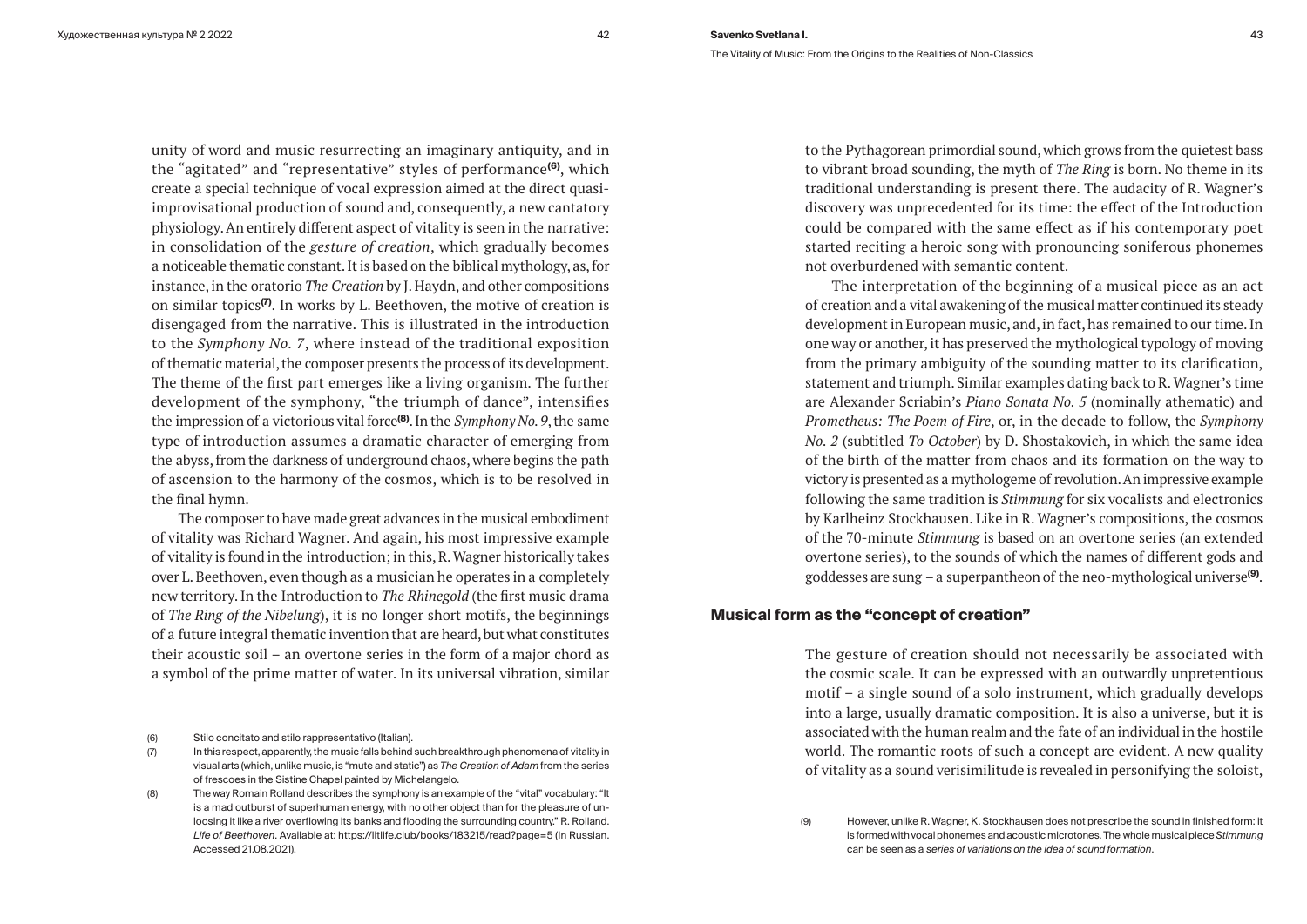who becomes the hero of the drama, with an instrument being his "voice". This idea is naturally implemented in the genre of an instrumental expressionist concerto: the gesture of creation is expressed in a solo cadenza, which has moved to the beginning from its traditional place in the middle development section. There are numerous examples of this kind, including almost all instrumental concertos by Alfred Schnittke, large compositions by Boris Tishchenko (not only of the concert genre), concertos by Witold Lutosławski or Edison Denisov.

Nevertheless, the soloist's opening monologue as is does not guarantee a specific quality of vitality. The violin or cello, for example, have historically consolidated in the European tradition as symbolic imitators of the human voice, so to resurrect the primary vocal nature of their sound, certain nonclassical techniques are required. For instance, in the opening cadenza of A. Schnittke's *Concerto Grosso No. 3*, the melody, imitating ritual wailing, presents constant trembling that arouses an unmistakable feeling of the momentary creation of a real "erratic" intonation**(10)**.

The recognized master of this kind of vitality is Sofia Gubaidulina, who focuses on the soul and the essence of an instrument revealed in the commitment of a responsive musician. S. Gubaidulina creates works with a particular performer in mind and her creative concept is developed in close contact with the performer. Thus, before composing the violin concerto intended for Gidon Kremer, she regularly attended his concerts, listened to and observed him playing, and connected with his artistic manner. This is how she created one of her best opuses entitled as part of a Mass, *Offertorium* (1980).

While working with musicians, S. Gubaidulina discovered new capacities of instruments and new performing techniques. Some of them assume clear "tones of vitality". Thus, it is distinctly unusual that in the *Concerto for Bassoon and Low Strings* there goes a wind instrument rarely used solo. In the sound of it, S. Gubaidulina recognized a voice of a character, a tragicgrotesque hero of a musical action. Additionally, she discovered a new sounding of bayan, which in Russian music is traditionally confined to the context of the Russian folk orchestra. It is in her compositions where the bayan started "breathing" like a living being.

New performance techniques that we have briefly mentioned above will be discussed further; now we should consider another aspect of the same topic. The opposite of the gesture of creation in the composition matter is the *gesture of destruction*, annihilation, that is, attenuation, disappearance. In classical composition, the end of the opus is always defined – it is the loud and affirmative tutti (the whole orchestra) confirming that the word has been said, the new sound object has been created and now exists**(11)**. In contrast to this, acoustic attenuation has a different meaning. It corresponds to such natural processes as the sunset, the arrival of autumn, the fading of feeling and human existence itself; it all intensifies the feeling of the vital, which dies in sound just as it does in real life. Gradually, special techniques that produce an impression of leaving and disappearing have developed. Thus, in D. Shostakovich's narrative codes that are closer to the classics (e.g. in the brilliant finale of *Symphony No. 4*), the effects resembling cinematic techniques can be observed: the characters gradually leave, dissolving in space, but their existence continues somewhere "behind the scenes".

A different finale is introduced in later compositions, where attenuation and leaving are no longer a metaphor. The gradually fading musical sound falls silent, but the composition does not finish there. It modulates into the area of noise and side tones, such as breathing into the headpiece of wind instruments, soundless touches of the keys, tapping on the body of the strings, etc. Eventually, all sounds fade away in a long pause, after-sound; this is the real annihilation of sound, its real end. Such, for instance, is the finale of Edison Denisov's chamber cantata *Italian Songs* after Alexander Blok. The last bars of its final movement *Assumption*, as envisioned by the composer, symbolize the dormition of the Mother of God. Paradoxically, this is the only truly vital sound instance in the entire cantata.

The gestures of creation and destruction combined in one composition, establish a "frame" in compositions of a particular kind. The basis for their dramatic profile is the principle of a wave as a natural phenomenon, where the sound matter follows its own laws, as if it does not need a human.

<sup>(11)</sup> This ground rule has exceptions owing to specific artistic conception. The most famous of them is Joseph Haydn's *Symphony No. 45*, known as the *Farewell Symphony*. It does not finish but gradually melts away, as the musicians one after another go off-stage. Initially, this prototype of modern performances was just a message for Prince Esterházy, who withheld salary, but later the *Farewell Symphony* became a metaphor for the death of music, presented not only to the ruling nobleman but also to the European community.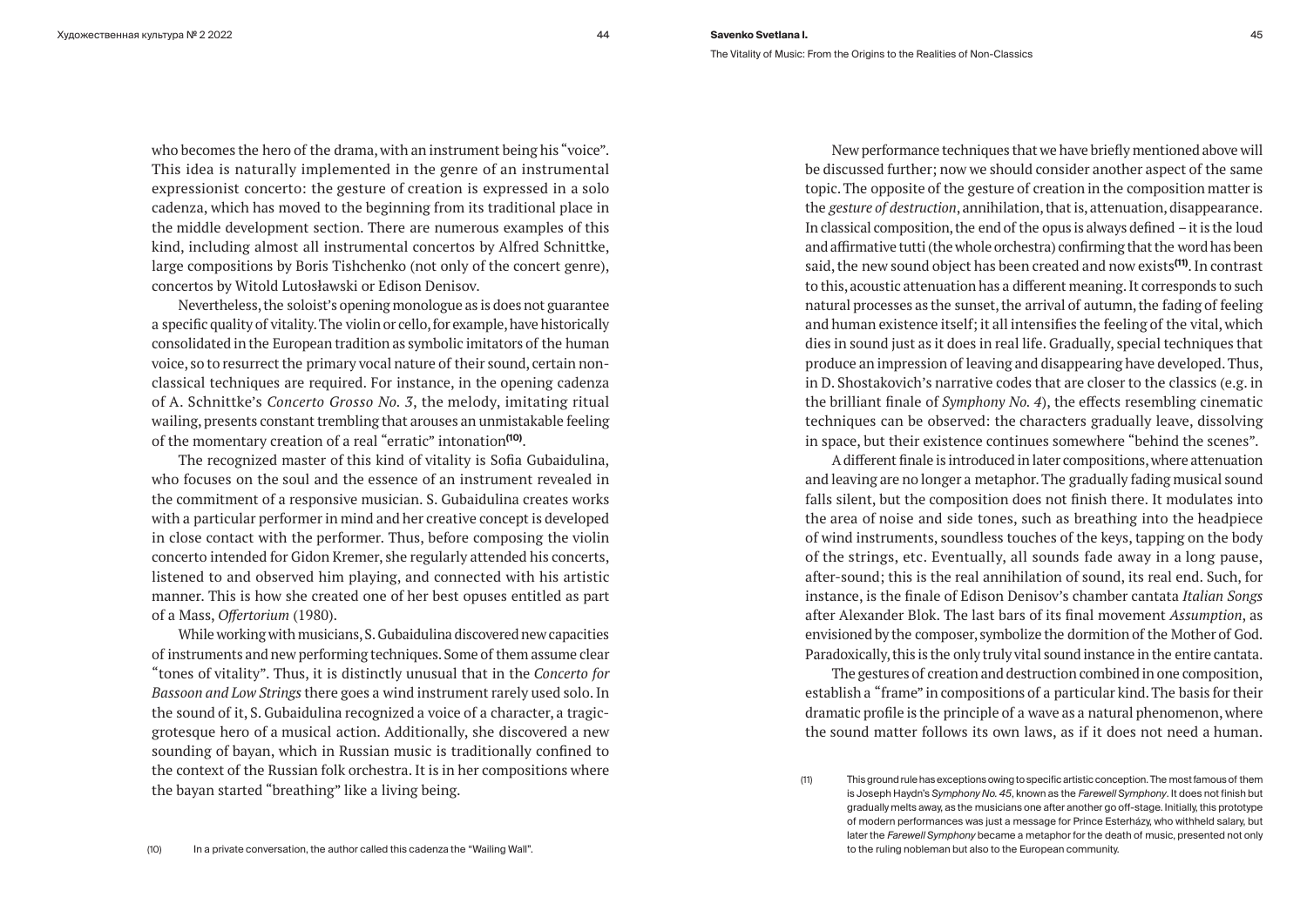It seems that music has created itself and that the natural element has obtained its voice in a powerful vital impulse. Such are large orchestral compositions by Charles Ives, Iannis Xenakis, Pierre Boulez and others, which can be defined as a certain natural philosophy in sound. In works by Ia. Xenakis, its creation acquired the status of a deliberate creative task in the spirit of the new Pythagoreanism, where the feeling of elemental primordial sound received a mathematical justification**(12)**. The vital power of the compositions of the kind is unquestionable; equally evident is their semantics, new to the European tradition, which is based on the natural, "objective" properties of the musical matter, such as timbre, dynamics, register and volume of sound. Meanwhile, the temporarily retreated "anthropological" vitality that is associated with melodics and harmonic organization continues to exist, albeit having lost the hierarchical supremacy of former times.

An illustrative example of this kind is the music piece for symphony orchestra with electronics by Vladimir Tarnopolsky, *The Breath of the Exhausted Time*. The title clearly conveys the artistic conception: one does hear the breath of the sound matter that is alive but existing as if outside of a human, personifying a certain cosmic substance – a musical metaphor for the Universe. The composer compares it with Solaris – the image from the novel by Stanisław Lem and the film by Andrei Tarkovsky. According to Vladimir Tarnopolsky, the whole music piece is based on an endless undulating rhythm of rises and falls that includes different states of the sound matter – its emergence, pulsation, consolidation, dispersion and new birth. This process takes place asynchronically in various layers of the orchestra. It seems to have no articulated purpose, but an immense ascent and a catastrophic fall are heard there as a metaphor for the last inhale and exhale – the image that consolidates the meaning of the entire composition [7, p. 32].

#### (12) The so-called stochastic music the composing technique of which is based on the probability theory.

## **Expanding the aesthetic range of contemporary music**

Despite all the novelty of this stylistics of the vital, on a large scale it adds to the earlier examples mentioned above, from L. Beethoven to R. Wagner and A. Scriabin. A fundamentally new feature is the expansion of the range of aesthetically acceptable sounds. This process started with a shift away from classical tonality (similar to the abandonment of the idea of figurativeness in the visual arts) and a gradual introduction of a spectrum of noise and artificially generated acoustic objects**(13)**. It could be assumed that the introduction of noises, the "sounds of life" that did not use to be considered musical, would automatically provide new capacities of vitality in music; however, in reality, it was found that there is no direct correlation. Thus, purely electronic compositions that require technical means of reproduction instead of live performance in a concert hall did not take hold, whereas live electronics that expands the capabilities of the musician and his instrument has been widely introduced.

Whatever is related to this sphere activates an important parameter of the vitality of modern academic music, i.e. spatiality. Like other innovations, the technique of sound separation in space has long existed as a side product of performing live; however, in some cases it was used intentionally and was purposefully developed, as, for example, in the temple music-making at St. Mark's Basilica (the Venetian school of the 16th–17th centuries). In the music of the 20th–21st centuries, spatiality can be illustrated in different examples; we would like to focus on two of them, most interesting in the context of the new vitality. The first is an instrumental composition by Iannis Xenakis, *Terretektorh* (1966), which implies a particular seating of the orchestra and the audience: alternating wedges inscribed within a circle, with the conductor placed in the center**(14)**. The music is grounded on the constant movement of sound from one wedge of instruments to another, over the audience

<sup>(13)</sup> It is about the so-called electro-acoustic (electronic) music. It is also referred to as *acousmatic* music (from Greek ákusma, "a thing heard"), that is, music, the source of which is hidden from the listener and which is reproduced without the direct participation of the performer. The word goes back to Pythagoras, who, according to a legend, taught students from behind a screen, so as not to distract them from the content of his lectures.

<sup>(14)</sup> It is easiest to imagine this disposition as a round cake cut from the center to the edges.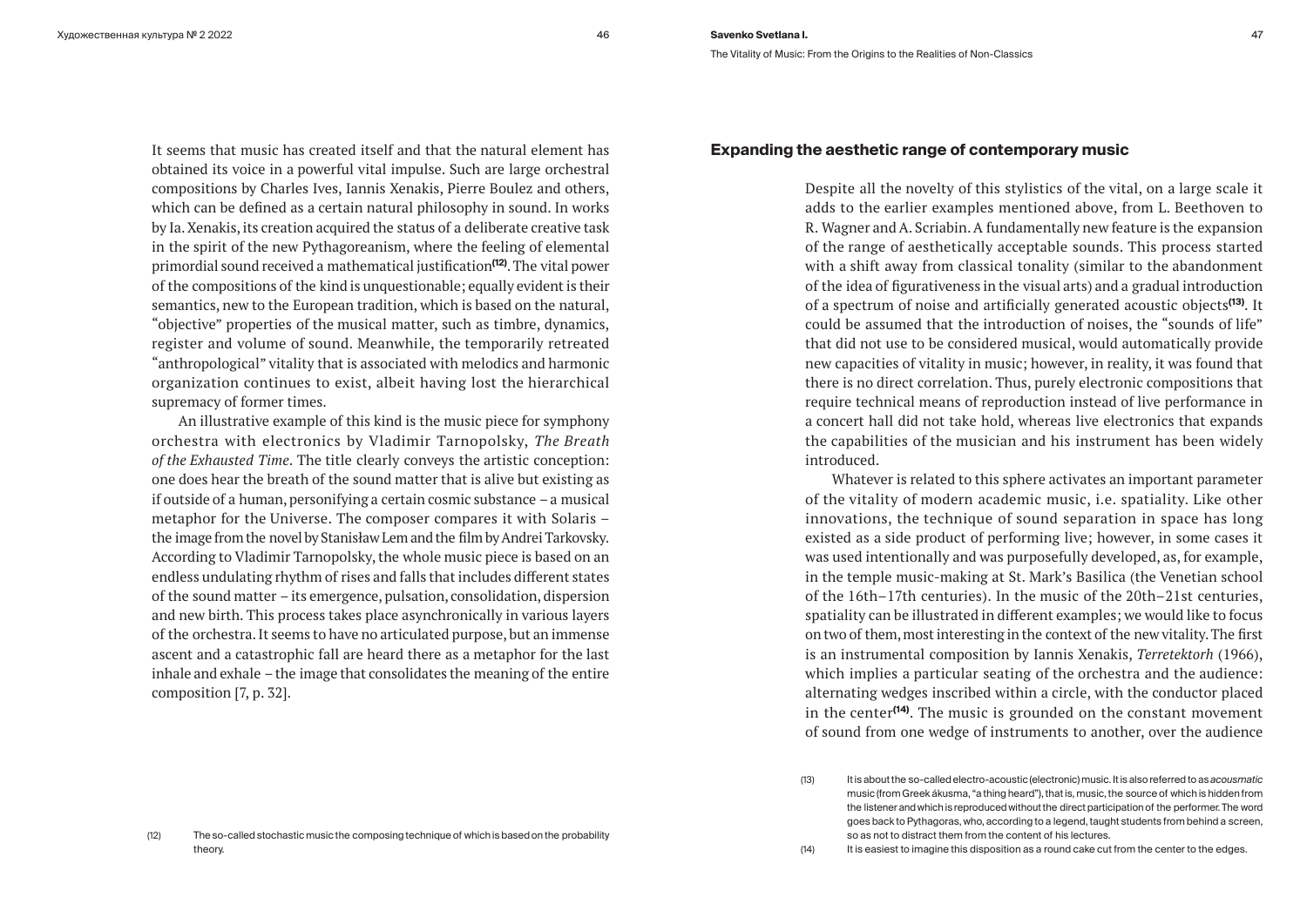who perceive it not just with their ears but also with the whole body as the sound passes by. One can enter the sound stream like a river, which is not a metaphor here but a *physiological reality***(15)**.

Another example is one of K. Stockhausen's creative projects implemented at the Osaka 1970 World Expo. The pavilion of the Federal Republic of Germany had a shape of a ball, and the audience could move inside in various directions and planes, accompanied by the music of K. Stockhausen's electronic compositions coming from all sides: right and left, front and back, from above and below. The total stereophony caused by the spherical shape of the building, like in the above given example of the instrumental composition by Iannis Xenakis, created a new physiology of auditory perception.

The feeling of spatial vitality can also arise under more ordinary conditions, for example, with the help of a special technique of dynamic comparisons and extreme contrasts in sound volumes, while maintaining traditional instruments and the generally accepted seating on stage. This technique was skillfully used by Giya Kancheli, who elevated it to the level of a unique element of style. The unquestionable vital tension of his music is largely due to this particular technique**(16)**.

The physiology of perception, which the ultimate effect of vitality is built on, is closely connected with what determines it, that is, with a particular performing process. It is also marked by a tendency towards expanding the boundaries of the physiological element, already inherent in the performing arts. Non-conceptual and non-pictorial in nature, the musical art is moving towards physicality, since the human body itself is not external in relation to an organized sound phenomenon. On the contrary, the human body and the sound construct can directly interact with each other. In the case of contemporary art, this is connected, for instance, with the phenomenon of extended instrumentalism, which offers new performing opportunities, new forms of interaction between the performer and the instrument, and new forms of the extreme vocal, which pushes the boundaries of the available methods of voice production**(17)**.

However, from the perspective of our research problem, the degree of radicality of innovations, both spatial and performing, is not a determinant. The most daring innovations just create the ground for a genuine sense of vitality. A composer, for instance, can simply prescribe instrumentalists to sing at some point, with the voices they have, and in this way produce an impression of the *efficiency* of the sound of music, which has gone beyond a concert ritual. Such was the favorite technique of Alexander Vustin (1943–2020), the composer who strove for the true vitality of a musical work. "...Music is able to engage in its magic circle, and such is its vital relevance, since performing music is an act, a reminder of the golden age, when a word, gesture and sound were inseparable…"**(18)**

All the examples of "materialization" of the vital element in music that have been given above (and many others that have remained outside the scope of this article) by default imply that the phenomenon of vitality itself is not evaluated in moral categories: like a natural phenomenon, the vital lives to its own laws. Human life can be seen as a flow of vital energy, which enters into different relations with the environment. These relationships can be confrontational; nevertheless, vitality itself seems to be indifferent to society and its ethical attitudes. This idea is challenged by Mikhail Epstein, who suggests introducing an antipode of the "positive" vitality, that is, aggression. "Vitality is vigor that seeks manifestation. A vital person always fills their life and that of their close people with new content; they create something, prove something, and discover the truth. They can take up the struggle with others, but only if their energy wins over the inertia of the environment and want to fulfil their potential, overcoming external obstacles. However, their main struggle is with themselves, their internal boundaries, inertness, dismay, and fatigue.

<sup>(17)</sup> Thus, the *Aria for Soprano and Accordion* by Alexey Siumak (2014) implies an "inversive" breathing technique: in regular singing and speech, the sound is produced on the exhale, whereas here the composer prescribes to do so on the inhale. Such innovations undoubtedly intensify the vital sensations of both the performer and the audience, all of whom are free to find their own semantic subtext in the musical piece.

<sup>(18)</sup> From an unpublished interview (2013). The same idea is expressed by Rainer Maria Rilke, who noticed that poetry is alive as an acoustic phenomenon, and in the famous exclamation of Osip Mandelstam, "And word, return to music!"

<sup>(15)</sup> The musical spatiality of Ia. Xenakis also reflected his experience as an architect (in particular, he is known for his close collaboration with Le Corbusier in 1948–1959).

<sup>(16)</sup> Its efficiency is indirectly confirmed by the fact that microphone recording of Kancheli's compositions for large orchestral ensembles proves to be technically challenging and is fraught with significant acoustic losses.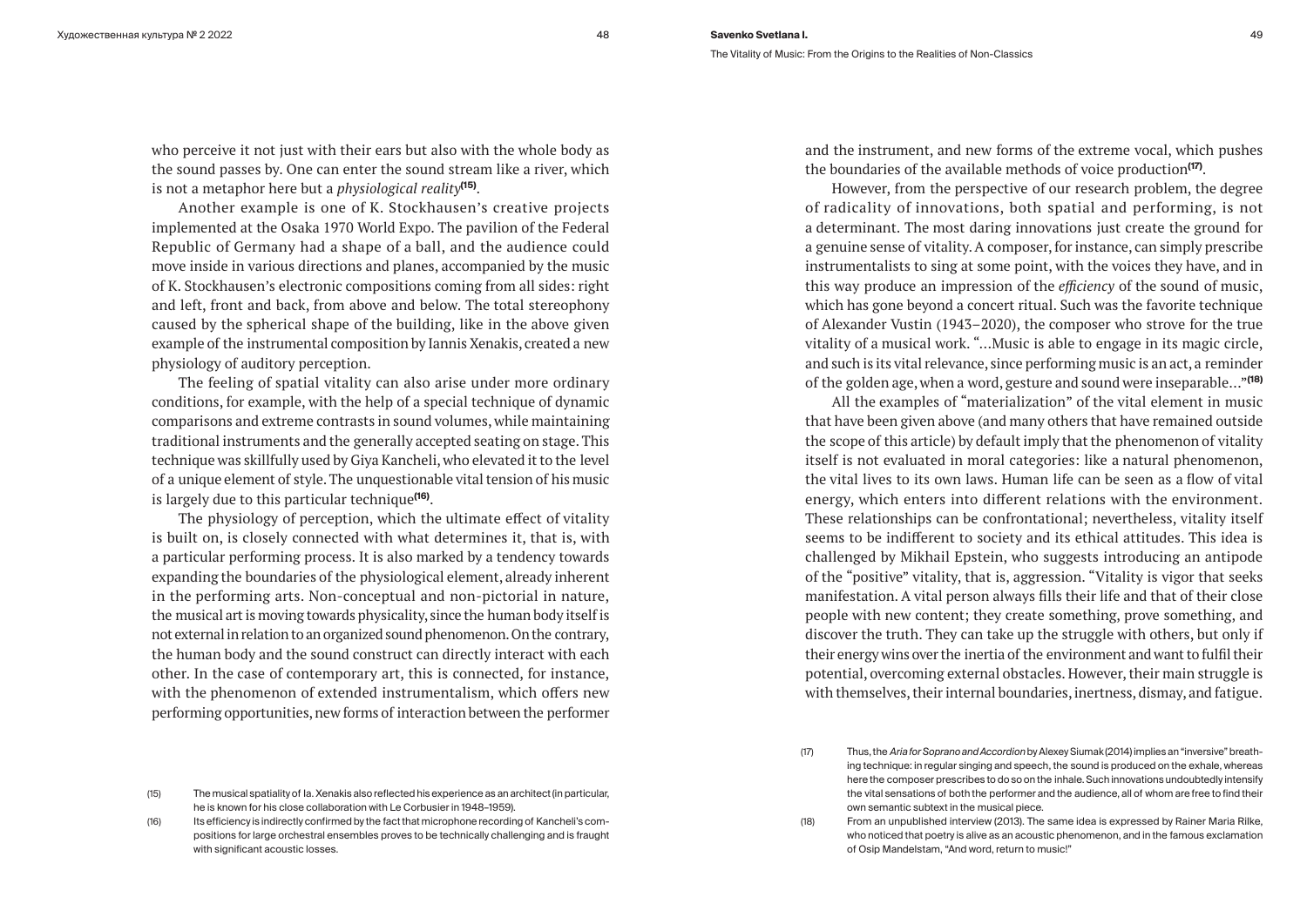Aggression, by contrast, is a manifestation of inner emptiness. A person lacks internal motives and incentives for action. They are dead but willing to be alive. So they catch hold of those alive and try to get their energy" [11]. Answering the legitimate question of what to do then with indisputably negative manifestations of vitality, for example, those having taken place in Nazi Germany, Mikhail Epstein clarifies that in such cases we can observe a special type of vitality – aggressive vitality (apparently, it is up to the reader how to understand it – as an oxymoron or dialectics).

Of all the arts, it is music that by virtue of its specific nature is the furthest away from unambiguous value judgements. However, mixed genres are more vulnerable. An example illustrating this is Igor Stravinsky's ballet *The Rite of Spring*, an unsurpassed piece of the vital art of the modernist era. The anniversary events in 2013, which celebrated the centenary of the masterpiece, initiated its interpretation in the spirit of the "new ethics" and the relevant idea of tolerance. It refers to the finale of the ballet that was criticized by new critics for being a demonstration of inhumanity and violence. In other words, the undisputed vital energy of the ballet music was presented as a negative property of this great creation of the 20th century. In a way, it appeared to be a replication of the scandalous premiere of *The Rite of Spring*, which had marked the real, "non-calendar" beginning of a new era and a new art. The reason was the literally unheard-of music of the ingenious opus.

The concept of the ballet unfolds between its opening and closing scenes: the Introduction and the finale – the *Sacrificial Dance*, the only choreographic solo in the entirely corps-de-ballet composition. These two episodes in a concentrated form convey the essence of the poetics of the vital, which is observed in the ballet as a whole, but finds its culmination in the introduction and the finale. Its material, sound basis is well known and has been described more than once: archaic Slavic folklore (authentic and "composed"), presented in a "natural" form, rather than traditionally processed, and an innovative rhythm discovered by the composer in the same folklore, but not limited to it.

"...I wanted the Introduction to convey the awakening of spring, scratching, cracking, birds and animals fussing" [8, p. 149]. People also can be seen in this landscape, but they are almost indistinguishable from nature and its inhabitants. The famous opening melody of the high bassoon, obviously a "human" one, is replaced by a kaleidoscope of "voices" of other participants; gradually, "a gigantic orchestra of supposedly 'primitive' instruments is formed, where everyone plays what they are capable of" [10, p. 240]. The archetypal theme of modernism ("the awakening of spring") develops from a simple plot motif into something else: the musical canvas imitates the processes of nature, growth, accumulation, and in the climax – an unthinkable dissonance of thirteen real instrumental lines (intensified by duplication). There is no hierarchy in this element of singing, whistling, rumbling, quacking and croaking, rustling and knocking of the "conception of the world" (I. Stravinsky's words). The introduction creates an illusion of a sound materialization of the archaic world – "here and now". However, with all the unprecedented novelty of the concept and its implementation in the non-classical form of accumulation and growth (increasing, crescendo), the roots of the vitality of the Introduction are still to be found in the past of the European tradition (see above for introductions to other compositions). This is a gesture of creation in all its glory and victorious power.

Another side of the poetics of vitality is presented in the final scene, the *Sacrificial Dance*, which is entirely new for the European musical tradition. In this respect, it is worth giving the second part of the dictionary definition of vitality: along with "power and vigor", vitality implies "the ability to survive on the edge of life and death" [3]. It is this subtext exactly that comes to the forefront in the finale of the ballet. Not the creative power of the act of creation, not the joy of awakening discussed above: in the *Sacrificial Dance*, we observe the vitality of transgression, the threshold state of life in the face of death – *The Sacrifice***(19)**. Music is the main means of implementing this collision. Irregular convulsive rhythm distorts the sense of time – the ontological basis for music as a form of art; thus, the expression "pulse of the era" acquires an unexpected literalness.

As it is known, *The Rite of Spring* proved to be a prophecy, both in socio-historical and aesthetic terms. Transgressive vitality has also been continued in life and art, which comes as no surprise. One of the examples is *Requiem* by György Ligeti (1965), a fundamental opus of European music after World War II. We refer to its central part – *Dies irae* (the Day of Wrath), which is traditionally interpreted as an impressive scene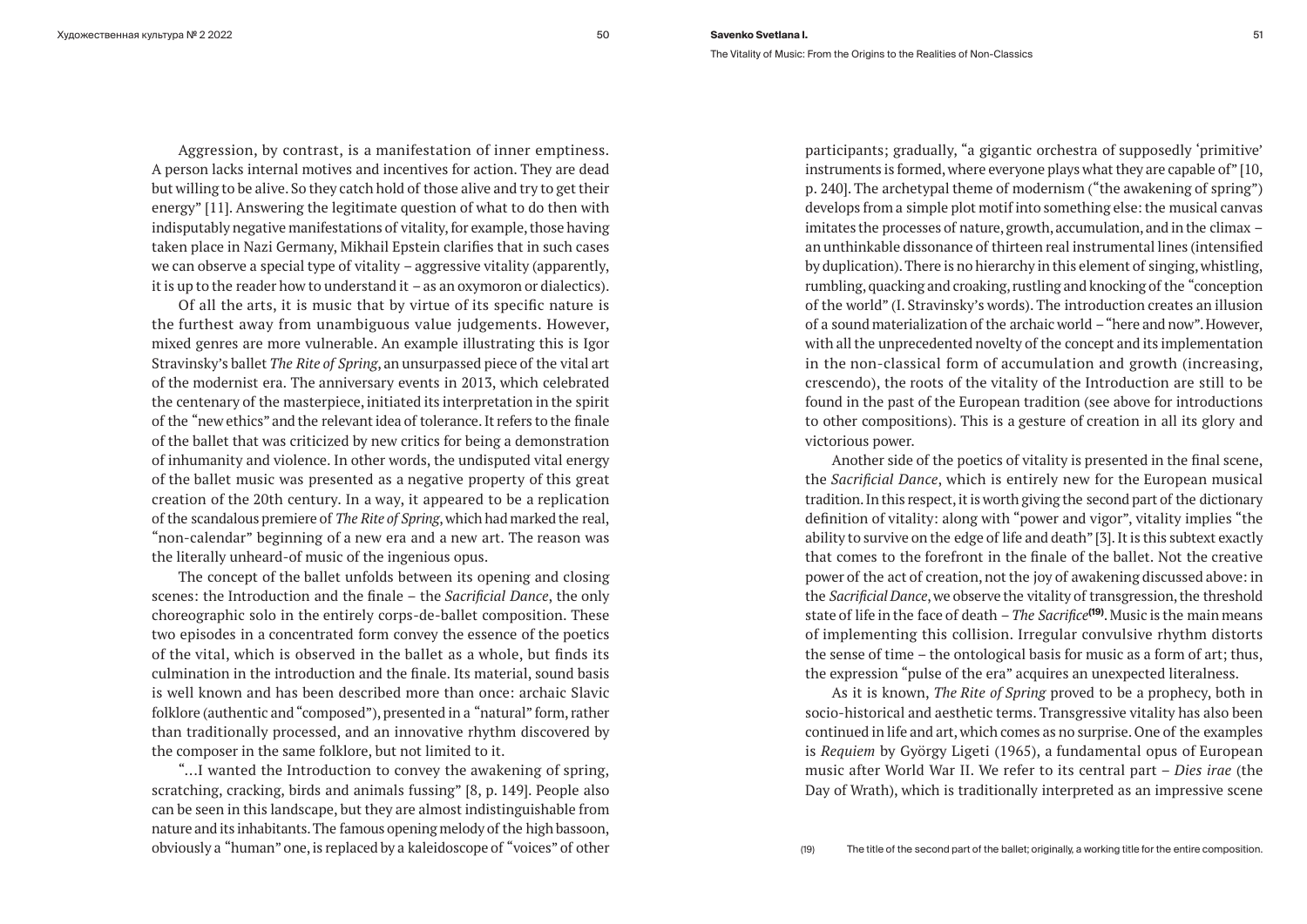of the Last Judgment, full of dramatic contrasts and hopes for the mercy of God. It is not without reason that G. Ligeti considered his *Dies irae* to be the best piece he had composed.

Expression is to the utmost degree there: contrasts are exaggerated, the cosmic boundlessness of space is emphasized by the full and resonant echo, stereo separation of the groups of performers and, last but not least, the great number of performers**(20)**.

The whole part is built around abrupt changes of frames and states. The "torn form" follows the logic of "moving hallucination", the logic of irrational fear, inexplicable and unknowable. The convulsive, unnatural, baffling discontinuity of voices and the orchestra suddenly gives place to numb stillness, as if a person, rushing through the crowd looking for survival, is paralyzed with fear when caught by a searchlight beam. According to the composer, *Requiem* reflects his personal experience**(21)**; it can be assumed that composition became his "poems after Auschwitz", an exceptionally reliable expression of insanity between life and death – in the transgression of vitality.

## **Conclusion**

In this article, we have presented a brief outline of the evolution of vitality in music, which is considered an essential quality of this art form. The phenomenon of vitality is illustrated by examples of various historical epochs and styles; however, the focus of this research is pieces of contemporary musical art. The article suggests specific terms of the poetics of vitality, such as *the concept of creation, the gesture of birth, the gesture of destruction,* and *the transgression of the vital*. Special attention is given to the analysis of the vital at the level of the musical language and form.

As an epilogue, let us turn to Vladimir Tarnopolsky's small and low piece for viola solo, *One Hundred Days of Solitude*, which culminated

(21) In 1944, György Ligeti narrowly escaped deportation by accidentally being placed on a sort of "Schindler's list". His parents and brother were sent to a concentration camp, only his mother survived.

the concert of the same name that took place on June 29, 2020 in the empty Great Hall of the Moscow Conservatory (was broadcast online). The title contains the idea of the pandemic quarantine and a paraphrase of both Borges and Napoleon; the sounds the melody is centered around are the initials of friends-composers who have left. The finale is as follows: the soloist continues to play the main motif as he is leaving the stage (which is currently a common technique). The musician goes off-stage, but the sound of his steps strangely remains and gradually intensifies. The steps separated from a person and filling the entire sound space represent a deafening shadow of the disappeared world, the reality of Atlantis, and eyes wide shut on the threshold of life and death.

# **P.S.**

There is a story about the composer John Cage, which he himself would often tell. One day he found himself in a soundproof room, intending to hear complete silence. However, even there he heard two constant sounds, the high and the low. As it was explained, that was the sound of his own body, the blood-vascular system and nerve impulses working. Therefore, J. Cage concluded that music would never disappear; it would exist as long as people are alive.

<sup>(20)</sup> There should be no fewer than 180 members of a choir. A greater number is possible, up to 220–250.